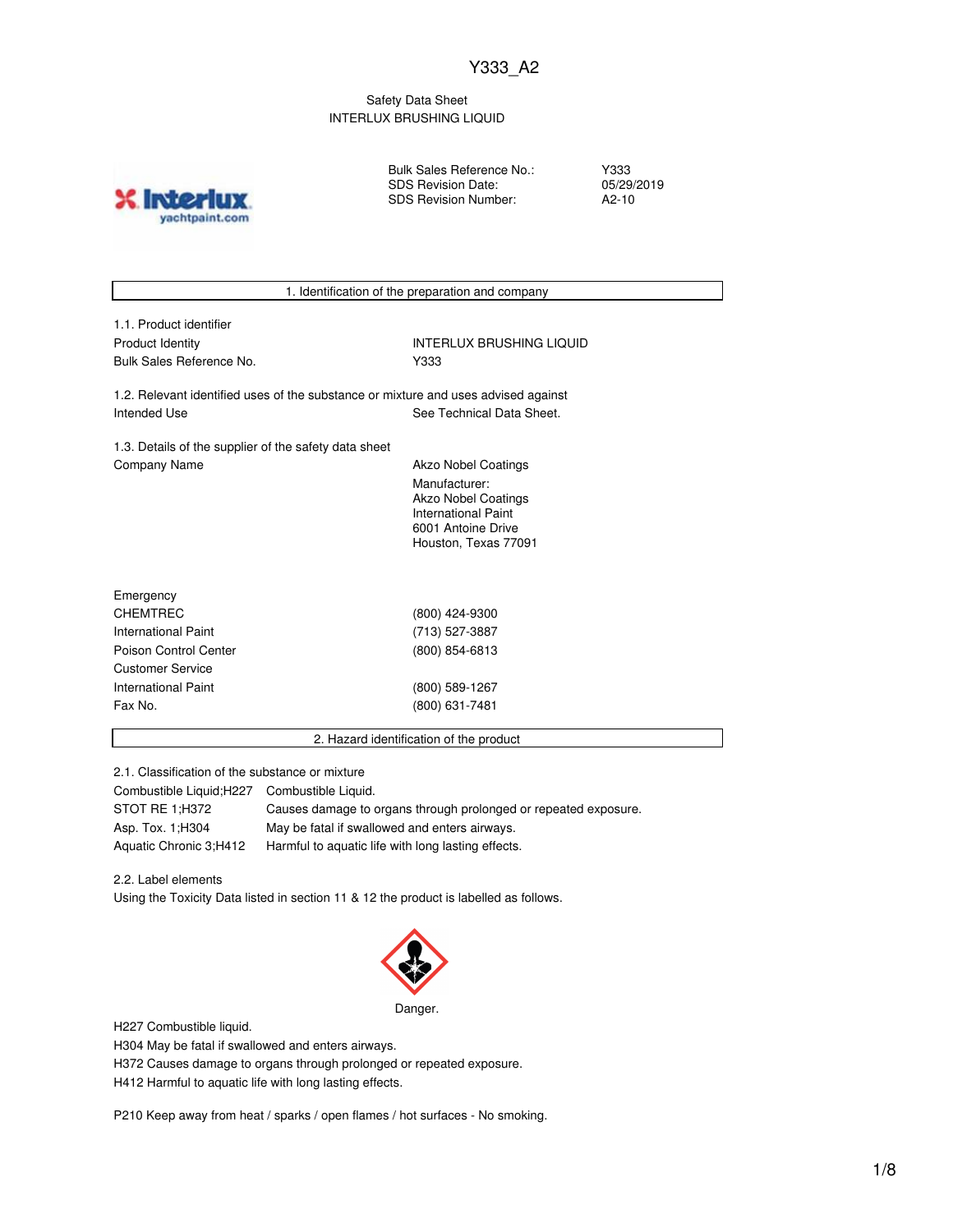P260 Do not breathe mist / vapors / spray. P264 Wash area of contact thoroughly after handling. P270 Do not eat, drink or smoke when using this product. P273 Avoid release to the environment. P280 Wear protective gloves / eye protection / face protection. P301+310 IF SWALLOWED: Immediately call a POISON CENTER or doctor/physician. P314 Get Medical advice / attention if you feel unwell. P331 Do NOT induce vomiting. P370+376 In case of fire: Stop leak if safe to do so. P403+235 Store in a well ventilated place. Keep cool. P405 Store locked up.

P501 Dispose of contents / container in accordance with local / national regulations.

| <b>HMIS Rating</b> | Health: 2 | Flammability: 2 | Reactivity: 0 |
|--------------------|-----------|-----------------|---------------|
|                    |           |                 |               |

| 3. Composition/information on ingredients |  |
|-------------------------------------------|--|
|                                           |  |

This product contains the following substances that present a hazard within the meaning of the relevant State and Federal Hazardous Substances regulations.

| Ingredient/Chemical<br><b>Designations</b>                                   |         | Weight % GHS Classification         | <b>Notes</b> |
|------------------------------------------------------------------------------|---------|-------------------------------------|--------------|
| Kerosene (petroleum)<br>CAS Number: 0008008-20-6                             | 50 - 75 | Asp. Tox. 1; H304                   | $[1]$ [2]    |
| Solvent naphtha (petroleum),<br>medium aliphatic<br>CAS Number: 0064742-88-7 | 50 - 75 | STOT RE 1;H372<br>Asp. Tox. 1; H304 | lſ11         |

[1] Substance classified with a health or environmental hazard.

[2] Substance with a workplace exposure limit.

[3] PBT-substance or vPvB-substance.

\*The full texts of the phrases are shown in Section 16.

| 4. First aid measures                                            |                                                                                                                                                                                                                                                                                                       |  |  |  |
|------------------------------------------------------------------|-------------------------------------------------------------------------------------------------------------------------------------------------------------------------------------------------------------------------------------------------------------------------------------------------------|--|--|--|
| 4.1. Description of first aid measures                           |                                                                                                                                                                                                                                                                                                       |  |  |  |
|                                                                  |                                                                                                                                                                                                                                                                                                       |  |  |  |
| General                                                          | Remove contaminated clothing and shoes. Get medical attention immediately. Wash<br>clothing before reuse. Thoroughly clean or destroy contaminated shoes.                                                                                                                                             |  |  |  |
| Inhalation                                                       | If inhaled, remove to fresh air. If not breathing, give artificial respiration. If breathing is<br>difficult, give oxygen. Get medical attention immediately.                                                                                                                                         |  |  |  |
| Eyes                                                             | In case of contact, immediately flush eyes with plenty of water for at least 15 minutes.<br>Get medical attention immediately.                                                                                                                                                                        |  |  |  |
| Skin                                                             | In case of contact, immediately flush skin with soap and plenty of water. Get medical<br>attention immediately.                                                                                                                                                                                       |  |  |  |
| Ingestion                                                        | If swallowed, immediately contact Poison Control Center at 1-800-854-6813. DO NOT<br>induce vomiting unless instructed to do so by medical personnel. Never give anything<br>by mouth to an unconscious person.                                                                                       |  |  |  |
| 4.2. Most important symptoms and effects, both acute and delayed |                                                                                                                                                                                                                                                                                                       |  |  |  |
| Overview                                                         | NOTICE: Reports have associated repeated and prolonged occupational<br>overexposure to solvents with permanent brain and nervous system damage.<br>Intentional misuse by deliberately concentrating and inhaling the contents may be<br>harmful or fatal. Avoid contact with eyes, skin and clothing. |  |  |  |
| Inhalation                                                       | Harmful if inhaled. Causes nose and throat irritation. Vapors may affect the brain or<br>nervous system causing dizziness, headache or nausea.                                                                                                                                                        |  |  |  |
| Eyes                                                             | Causes severe eye irritation. Avoid contact with eyes.                                                                                                                                                                                                                                                |  |  |  |
| Skin                                                             | Causes skin irritation. May be harmful if absorbed through the skin.                                                                                                                                                                                                                                  |  |  |  |
| Ingestion                                                        | Harmful if swallowed. May cause abdominal pain, nausea, vomiting, diarrhea, or<br>drowsiness.                                                                                                                                                                                                         |  |  |  |
|                                                                  | 5. Fire-fighting measures                                                                                                                                                                                                                                                                             |  |  |  |

5.1. Extinguishing media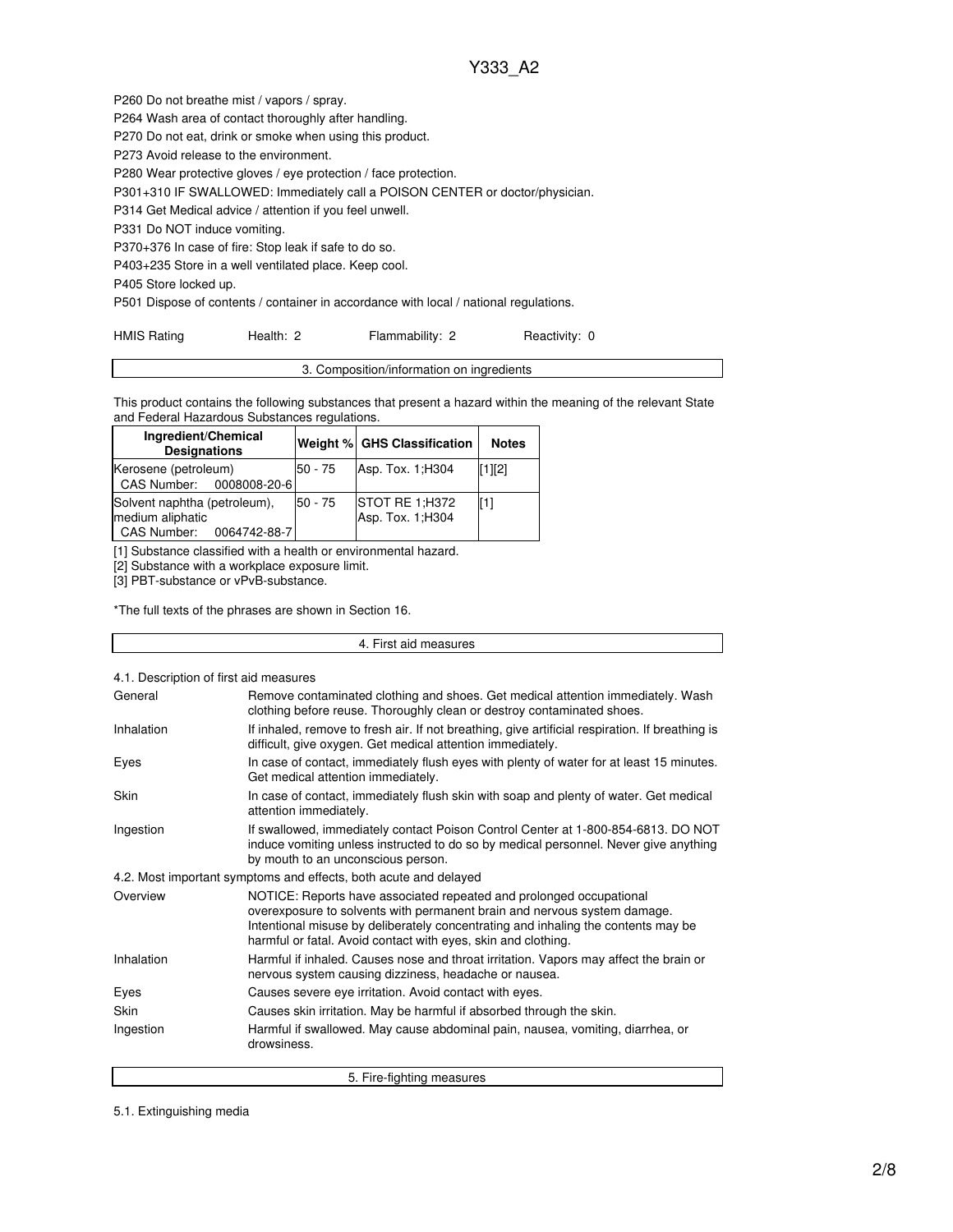SMALL FIRES: Use dry chemical, CO2, water spray or foam. LARGE FIRES: Use water spray, fog, or foam. Move containers from fire area if you can do so without risk. Runoff from fire control may cause pollution. Dike fire control water for later disposal. Do not scatter the material.

5.2. Special hazards arising from the substance or mixture

No data available

5.3. Advice for fire-fighters

Cool closed containers exposed to fire by spraying them with water. Do not allow run off water and contaminants from fire fighting to enter drains or water courses. ERG Guide No. 159

6. Accidental release measures

6.1. Personal precautions, protective equipment and emergency procedures

ELIMINATE ALL IGNITION SOURCES (no smoking, flares, sparks or flames in immediate area). Do not touch or walk through spilled material. Stop leak if you can do so without risk. Prevent entry into waterways, sewers, basements or confined areas. Absorb or cover with dry earth, sand, or other non-combustible material and transfer to containers. LARGE SPILLS: Dike far ahead of liquid spill to contain released material and runoff from fire control.

6.2. Environmental precautions

Do not allow spills to enter drains or watercourses.

6.3. Methods and material for containment and cleaning up

CALL CHEMTREC at (800)-424-9300 for emergency response. Isolate spill or leak area immediately for at least 25 to 50 meters (80 to 160 feet) in all directions. Keep unauthorized personnel away. Stay upwind. Keep out of low areas. Ventilate closed spaces before entering.

7. Handling and storage

7.1. Precautions for safe handling

**Handling** 

Protective equipment should be selected to provide protection from exposure to the chemicals listed in Section 3 of this document. Depending on the site-specific conditions of use, protective gloves, apron, boots, head and face protection may be required to prevent contact. The equipment must be thoroughly cleaned, or discared after each use.

In Storage

Keep away from heat, sparks and flame.

7.2. Conditions for safe storage, including any incompatibilities

Store between 40-100F (4-38C).

Do not get in eyes, on skin or clothing.

Strong oxidizing agents.

Do not smoke. Extinguish all flames and pilot lights, and turn off stoves, heaters, electric motors and other sources of ignition during use and until all vapors are gone.

7.3. Specific end use(s)

Close container after each use.

Wash thoroughly after handling.

Prevent build-up of vapors by opening all windows and doors to achieve cross-ventilation.

#### 8. Exposure controls and personal protection

| Exposure |                                   |               |                                                                                                    |  |
|----------|-----------------------------------|---------------|----------------------------------------------------------------------------------------------------|--|
| CAS No.  | Ingredient                        | <b>Source</b> | Value                                                                                              |  |
|          | 0008008-20-6 Kerosene (petroleum) | OSHA          | No Established Limit                                                                               |  |
|          |                                   | <b>ACGIH</b>  | 200 mg/m3 TWA (application restricted to conditions<br>in which there are negligible aerosol expos |  |
|          |                                   | <b>NIOSH</b>  | 100 mg/m3 TWA                                                                                      |  |
|          |                                   | Supplier      | No Established Limit                                                                               |  |
|          |                                   |               |                                                                                                    |  |

# 8.1. Control parameters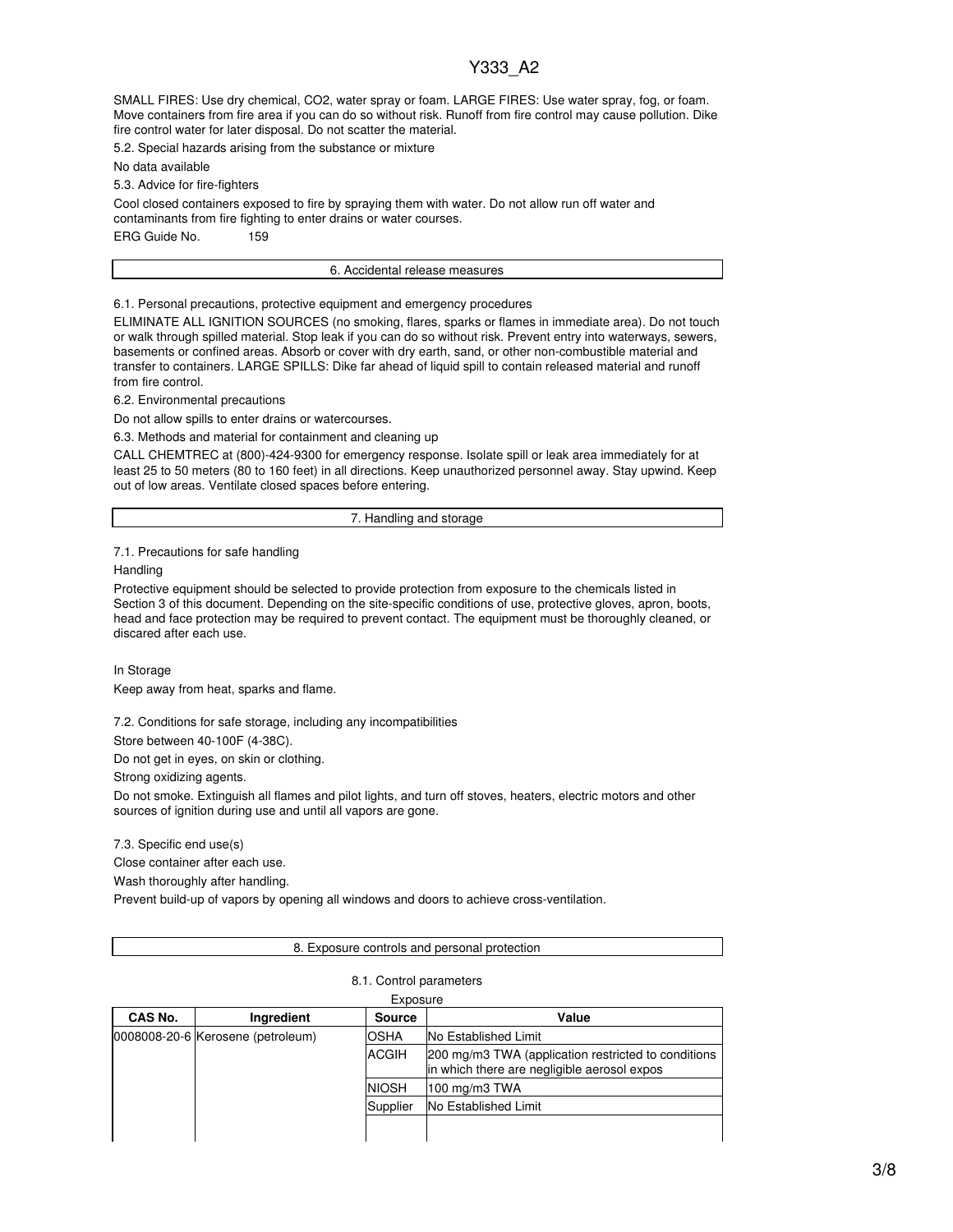|                                                               |             | OHSA.<br>CAN                | 200 mg/m3 TWA (restricted to conditions where<br>there is negligible aerosol exposure, as total hy |
|---------------------------------------------------------------|-------------|-----------------------------|----------------------------------------------------------------------------------------------------|
|                                                               |             | Mexico                      | 200 mg/m3 TWA VLE-PPT (application restricted to<br>conditions where exposure to aerosols is negli |
|                                                               |             | Brazil                      | <b>No Established Limit</b>                                                                        |
| 0064742-88-7 Solvent naphtha (petroleum),<br>medium aliphatic | <b>OSHA</b> | <b>No Established Limit</b> |                                                                                                    |
|                                                               | ACGIH       | <b>No Established Limit</b> |                                                                                                    |
|                                                               |             | <b>NIOSH</b>                | <b>No Established Limit</b>                                                                        |
|                                                               |             | Supplier                    | <b>No Established Limit</b>                                                                        |
|                                                               |             | OHSA.<br>CAN                | <b>No Established Limit</b>                                                                        |
|                                                               |             | Mexico                      | <b>No Established Limit</b>                                                                        |
|                                                               |             | Brazil                      | <b>No Established Limit</b>                                                                        |

#### Health Data

| CAS No. | Ingredient                                                     | <b>Source</b> | Value                      |
|---------|----------------------------------------------------------------|---------------|----------------------------|
|         | 0008008-20-6 Kerosene (petroleum)                              |               | NIOSH Eye nose             |
|         | 0064742-88-7 Solvent naphtha (petroleum), medium<br>laliphatic |               | NIOSH No Established Limit |

#### Carcinogen Data

| CAS No. | Ingredient                        | Source                               | Value                                                                 |
|---------|-----------------------------------|--------------------------------------|-----------------------------------------------------------------------|
|         | 0008008-20-6 Kerosene (petroleum) | <b>OSHA</b><br>Select Carcinogen: No |                                                                       |
|         |                                   | <b>NTP</b>                           | Known: No: Suspected: No                                              |
|         |                                   | <b>IARC</b>                          | Group 1: No; Group 2a: No; Group 2b: No; Group 3: No;<br>Group 4: No: |
|         | 0064742-88-7 Solvent naphtha      | OSHA                                 | Select Carcinogen: No                                                 |
|         | (petroleum), medium               | <b>NTP</b>                           | Known: No: Suspected: No                                              |
|         | aliphatic                         | <b>IARC</b>                          | Group 1: No; Group 2a: No; Group 2b: No; Group 3: No;<br>Group 4: No: |

#### 8.2. Exposure controls

| Respiratory                 | Select equipment to provide protection from the ingredients listed in Section 3 of this<br>document. Ensure fresh air entry during application and drying. If you experience eye<br>watering, headache or dizziness or if air monitoring demonstrates dust, vapor, or mist<br>levels are above applicable limits, wear an appropriate, properly fitted respirator<br>(NIOSH approved) during and after application. Follow respirator manufacturer's<br>directions for respirator use. FOR USERS OF 3M RESPIRATORY PROTECTION<br>ONLY: For information and assistance on 3M occupational health and safety<br>products, call OH&ESD Technical Service toll free in U.S.A. 1-800-243-4630, in<br>Canada call 1-800-267-4414. Please do not contact these numbers regarding other<br>manufacturer's respiratory protection products. 3M does not endorse the accuracy of<br>the information contained in this Material Safety Data Sheet. |
|-----------------------------|-----------------------------------------------------------------------------------------------------------------------------------------------------------------------------------------------------------------------------------------------------------------------------------------------------------------------------------------------------------------------------------------------------------------------------------------------------------------------------------------------------------------------------------------------------------------------------------------------------------------------------------------------------------------------------------------------------------------------------------------------------------------------------------------------------------------------------------------------------------------------------------------------------------------------------------------|
| Eyes                        | Avoid contact with eyes. Safety eyewear complying with an approved standard<br>should be used when a risk assessment indicates this is necessary to avoid exposure<br>to liquid splashes, mists, gases or dusts. If contact is possible, the following<br>protection should be worn, unless the assessment indicates a higher degree of<br>protection: chemical splash goggles.                                                                                                                                                                                                                                                                                                                                                                                                                                                                                                                                                         |
| Skin                        | Chemical-resistant, impervious gloves complying with an approved standard should<br>be worn at all times when handling chemical products. When there is a risk of ignition<br>from static electricity, wear antistatic protective clothing and footwear. Any additional<br>personal protective equipment or measures should be selected based on the risk<br>assessment of the task being performed and should be approved by a specialist<br>before handling this product.                                                                                                                                                                                                                                                                                                                                                                                                                                                             |
| <b>Engineering Controls</b> | Depending on the site-specific conditions of use, provide adequate ventilation.                                                                                                                                                                                                                                                                                                                                                                                                                                                                                                                                                                                                                                                                                                                                                                                                                                                         |
| <b>Other Work Practices</b> | Emergency eye wash fountains and safety showers should be available in the<br>immediate vicinity of any potential exposure. Use good personal hygiene practices.<br>Wash hands before eating, drinking, using toilet facilities, etc. Promptly remove soiled<br>clothing and wash clothing thoroughly before reuse. Shower after work using plenty of<br>soap and water.                                                                                                                                                                                                                                                                                                                                                                                                                                                                                                                                                                |
|                             | 9. Physical and chemical properties                                                                                                                                                                                                                                                                                                                                                                                                                                                                                                                                                                                                                                                                                                                                                                                                                                                                                                     |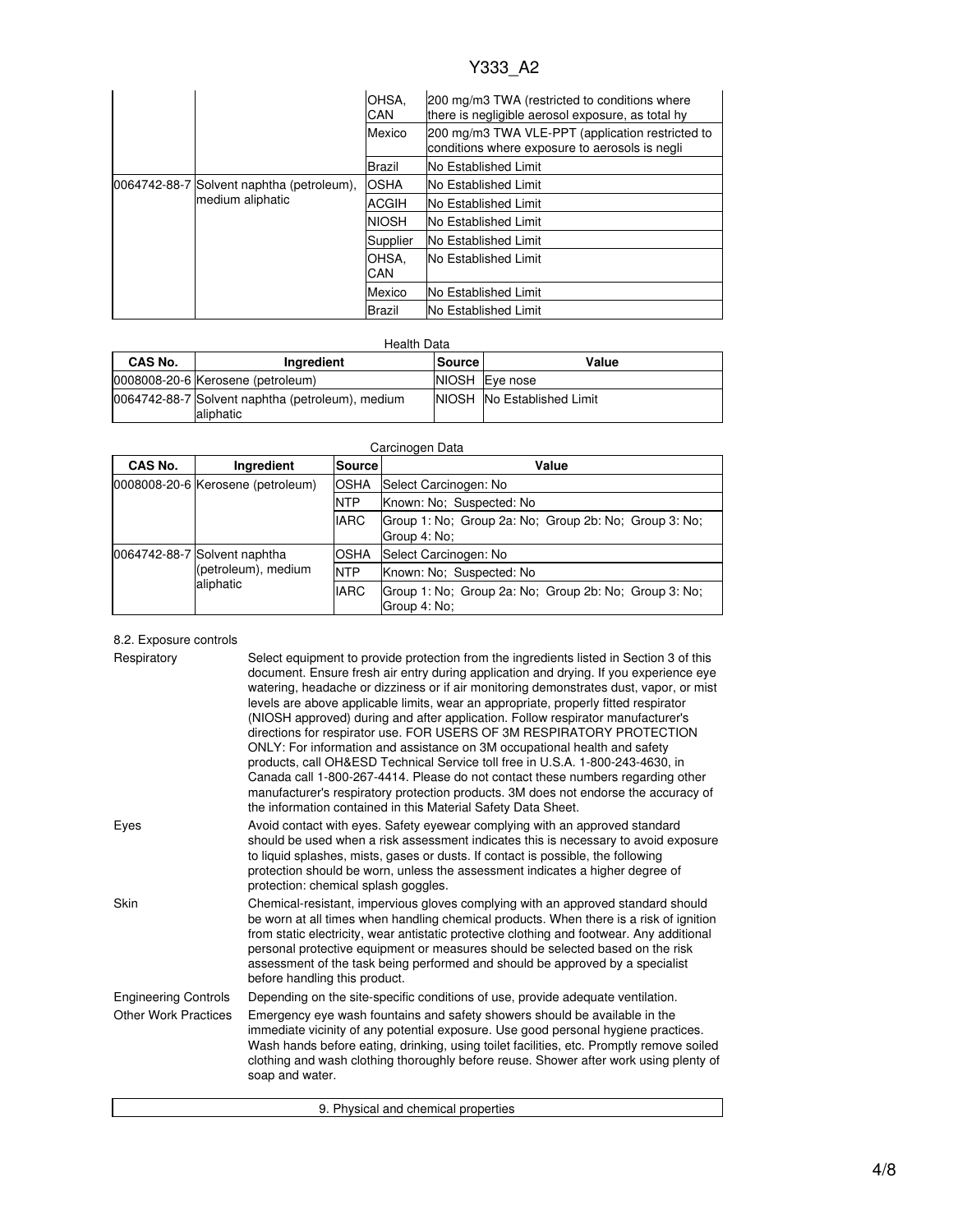| Appearance                                         | Colourless Liquid                                                             |
|----------------------------------------------------|-------------------------------------------------------------------------------|
| Odor threshold                                     | Not Measured                                                                  |
| рH                                                 | No Established Limit                                                          |
| Melting point / freezing point                     | Not Measured                                                                  |
| Initial boiling point and boiling range            | 149 (°C) 300 (°F)                                                             |
| <b>Flash Point</b>                                 | 65 (°C) 149 (°F)                                                              |
| Evaporation rate (Ether = $1$ )                    | Not Measured                                                                  |
| Flammability (solid, gas)                          | Not Applicable                                                                |
| Upper/lower flammability or explosive<br>limits    | Lower Explosive Limit:                                                        |
|                                                    | Upper Explosive Limit: No Established Limit                                   |
| vapor pressure (Pa)                                | Not Measured                                                                  |
| Vapor Density                                      | Heavier than air                                                              |
| <b>Specific Gravity</b>                            | 0.80                                                                          |
| Solubility in Water                                | Not Measured                                                                  |
| Partition coefficient n-octanol/water (Log<br>Kow) | Not Measured                                                                  |
| Auto-ignition temperature                          | Not Measured                                                                  |
| Decomposition temperature                          | Not Measured                                                                  |
| Viscosity (cSt)                                    | 1                                                                             |
| VOC %                                              | Refer to the Technical Data Sheet or label where information is<br>available. |

#### 10. Stability and reactivity

10.1. Reactivity

No data available

10.2. Chemical stability

This product is stable and hazardous polymerization will not occur. Not sensitive to mechanical impact. Excessive heat and fumes generation can occur if improperly handled.

10.3. Possibility of hazardous reactions

No data available

10.4. Conditions to avoid

No data available

10.5. Incompatible materials

Strong oxidizing agents.

10.6. Hazardous decomposition products

No data available

11. Toxicological information

Acute toxicity

NOTICE: Reports have associated repeated and prolonged occupational overexposure to solvents with permanent brain and nervous system damage. Intentional misuse by deliberately concentrating and inhaling the contents may be harmful or fatal.

| Ingredient                                                      | Oral LD50,<br>mg/kg               | Skin LD50,<br>mg/kg                  | Inhalation<br>Vapor LC50,<br>mq/L/4hr | <b>Inhalation</b><br>Dust/Mist LC50,<br>mq/L/4hr |
|-----------------------------------------------------------------|-----------------------------------|--------------------------------------|---------------------------------------|--------------------------------------------------|
| Kerosene (petroleum) - (8008-20-6)                              | 5,001.00, Rat -<br>Category: NA   | 2,001.00,<br>Rabbit -<br>Category: 5 | No data<br>available                  | No data available                                |
| Solvent naphtha (petroleum), medium<br>aliphatic - (64742-88-7) | $6,000.00, Rat -$<br>Category: NA | 3,000.00,<br>Rabbit -<br>Category: 5 | No data<br>available                  | No data available                                |

| Item                   | <b>ICategory</b> | Hazard         |
|------------------------|------------------|----------------|
| Acute Toxicity (mouth) | Not Classified   | Not Applicable |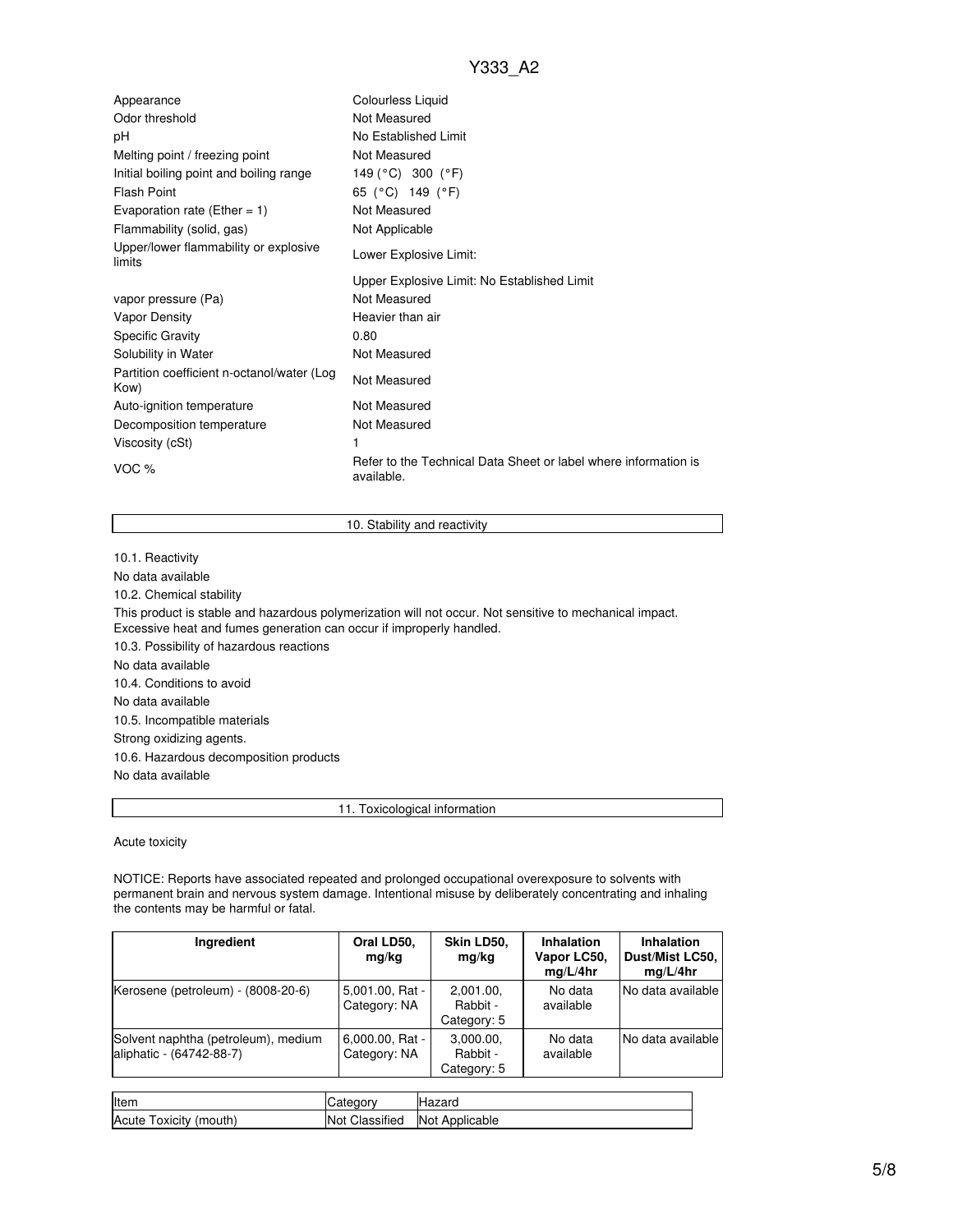| Acute Toxicity (skin)                                          | <b>Not Classified</b> | Not Applicable                                                     |
|----------------------------------------------------------------|-----------------------|--------------------------------------------------------------------|
| Acute Toxicity (inhalation)                                    | Not Classified        | Not Applicable                                                     |
| Skin corrosion/irritation                                      | <b>Not Classified</b> | Not Applicable                                                     |
| Eye damage/irritation                                          | <b>Not Classified</b> | Not Applicable                                                     |
| Sensitization (respiratory)                                    | <b>Not Classified</b> | Not Applicable                                                     |
| Sensitization (skin)                                           | <b>Not Classified</b> | Not Applicable                                                     |
| Germ toxicity                                                  | <b>Not Classified</b> | Not Applicable                                                     |
| Carcinogenicity                                                | <b>Not Classified</b> | Not Applicable                                                     |
| <b>Reproductive Toxicity</b>                                   | Not Classified        | Not Applicable                                                     |
| Specific target organ systemic<br>Toxicity (repeated exposure) |                       | Causes damage to organs through prolonged or<br>repeated exposure. |
| Aspiration hazard                                              |                       | May be fatal if swallowed and enters airways.                      |

12. Ecological information

12.1. Toxicity

No additional information provided for this product. See Section 3 for chemical specific data.

Aquatic Ecotoxicity

| Ingredient                                  | 96 hr LC50 fish,   | 48 hr EC50 crustacea, | ErC50 algae,                |
|---------------------------------------------|--------------------|-----------------------|-----------------------------|
|                                             | mq/l               | mq/l                  | ma/l                        |
| Kerosene (petroleum) -<br>$(8008 - 20 - 6)$ | Not Available      | Not Available         | Not Available               |
| Solvent naphtha (petroleum),                | 800.00, Pimephales | 100.00, Daphnia       | 450.00 (96 hr), Selenastrum |
| medium aliphatic - (64742-88-7)             | promelas           | magna                 | capricornutum               |

12.2. Persistence and degradability No data available 12.3. Bioaccumulative potential Not Measured 12.4. Mobility in soil No data available 12.5. Results of PBT and vPvB assessment This product contains no PBT/vPvB chemicals. 12.6. Other adverse effects No data available

13. Disposal considerations

13.1. Waste treatment methods

Do not allow spills to enter drains or watercourses.

Dispose of in accordance with local, state and federal regulations. (Also reference RCRA information in Section 15 if listed).

14. Transport information

14.1. UN number Not Regulated

14.2. UN proper shipping name Not Regulated

14.3. Transport hazard class(es)

DOT (Domestic Surface Transportation) **IMO / IMDG** (Ocean Transportation) Proper Shipping Name Not Regulated **IMDG** Proper

Shipping Name Not Regulated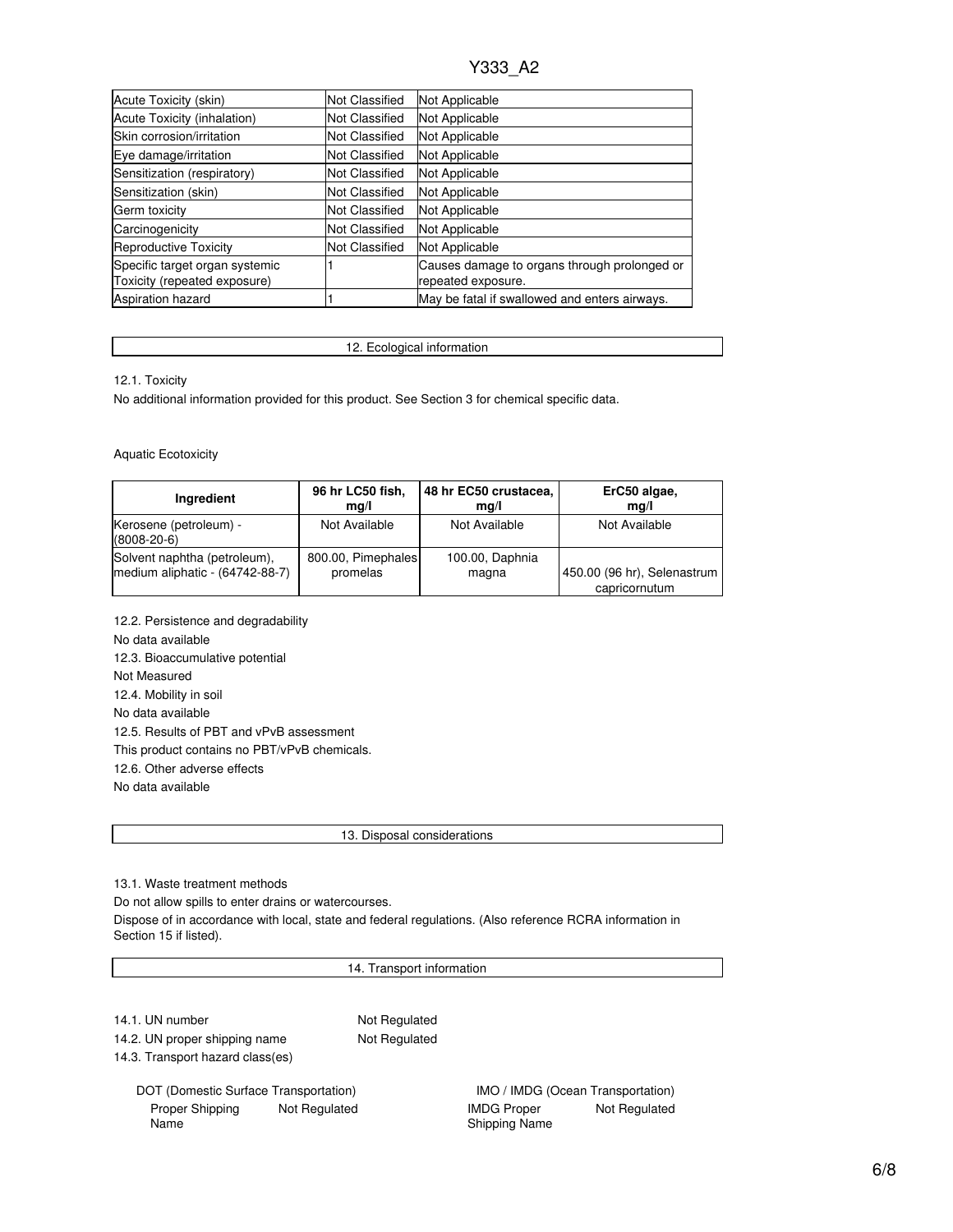| <b>Hazard Class</b>                                                                             | Not Regulated                                                                                                                                                                                                                                                                     |               | <b>IMDG Hazard Class</b><br>Sub Class | Not Regulated<br>Not applicable |  |  |  |  |
|-------------------------------------------------------------------------------------------------|-----------------------------------------------------------------------------------------------------------------------------------------------------------------------------------------------------------------------------------------------------------------------------------|---------------|---------------------------------------|---------------------------------|--|--|--|--|
| UN / NA Number                                                                                  | Not Regulated                                                                                                                                                                                                                                                                     |               |                                       |                                 |  |  |  |  |
| Packing Group                                                                                   | Not Regulated                                                                                                                                                                                                                                                                     |               | <b>IMDG Packing Group</b>             | Not Regulated                   |  |  |  |  |
| CERCLA/DOT RQ                                                                                   | Not Applicable gal. /<br>Not Applicable lbs.                                                                                                                                                                                                                                      |               | <b>System Reference</b><br>Code       | 9                               |  |  |  |  |
| 14.4. Packing group<br>14.5. Environmental hazards                                              |                                                                                                                                                                                                                                                                                   | Not Regulated |                                       |                                 |  |  |  |  |
| <b>IMDG</b>                                                                                     | Marine Pollutant: No                                                                                                                                                                                                                                                              |               |                                       |                                 |  |  |  |  |
| 14.6. Special precautions for user<br>Not Applicable                                            |                                                                                                                                                                                                                                                                                   |               |                                       |                                 |  |  |  |  |
| 14.7. Transport in bulk according to Annex II of MARPOL73/78 and the IBC Code<br>Not Applicable |                                                                                                                                                                                                                                                                                   |               |                                       |                                 |  |  |  |  |
| 15. Regulatory information                                                                      |                                                                                                                                                                                                                                                                                   |               |                                       |                                 |  |  |  |  |
| <b>Regulatory Overview</b>                                                                      | The regulatory data in Section 15 is not intended to be all-inclusive, only selected<br>regulations are represented. All ingredients of this product are listed on the TSCA<br>(Toxic Substance Control Act) Inventory or are not required to be listed on the TSCA<br>Inventory. |               |                                       |                                 |  |  |  |  |
| <b>WHMIS Classification</b>                                                                     | <b>B3 D2A</b>                                                                                                                                                                                                                                                                     |               |                                       |                                 |  |  |  |  |
| DOT Marine Pollutants (10%):<br>(No Product Ingredients Listed)                                 |                                                                                                                                                                                                                                                                                   |               |                                       |                                 |  |  |  |  |
| DOT Severe Marine Pollutants (1%):<br>(No Product Ingredients Listed)                           |                                                                                                                                                                                                                                                                                   |               |                                       |                                 |  |  |  |  |
| EPCRA 311/312 Chemicals and RQs (>.1%):<br>(No Product Ingredients Listed)                      |                                                                                                                                                                                                                                                                                   |               |                                       |                                 |  |  |  |  |
| EPCRA 302 Extremely Hazardous (>.1%) :<br>(No Product Ingredients Listed)                       |                                                                                                                                                                                                                                                                                   |               |                                       |                                 |  |  |  |  |
| EPCRA 313 Toxic Chemicals (>.1%) :<br>(No Product Ingredients Listed)                           |                                                                                                                                                                                                                                                                                   |               |                                       |                                 |  |  |  |  |
| Mass RTK Substances (>1%):                                                                      |                                                                                                                                                                                                                                                                                   |               |                                       |                                 |  |  |  |  |
| Kerosene (petroleum)                                                                            |                                                                                                                                                                                                                                                                                   |               |                                       |                                 |  |  |  |  |
| Penn RTK Substances (>1%):                                                                      |                                                                                                                                                                                                                                                                                   |               |                                       |                                 |  |  |  |  |
| Kerosene (petroleum)                                                                            |                                                                                                                                                                                                                                                                                   |               |                                       |                                 |  |  |  |  |
| Penn Special Hazardous Substances (>.01%) :<br>(No Product Ingredients Listed)                  |                                                                                                                                                                                                                                                                                   |               |                                       |                                 |  |  |  |  |
| <b>RCRA Status:</b><br>(No Product Ingredients Listed)                                          |                                                                                                                                                                                                                                                                                   |               |                                       |                                 |  |  |  |  |
| N.J. RTK Substances (>1%):                                                                      |                                                                                                                                                                                                                                                                                   |               |                                       |                                 |  |  |  |  |
| Kerosene (petroleum)                                                                            |                                                                                                                                                                                                                                                                                   |               |                                       |                                 |  |  |  |  |
| N.J. Special Hazardous Substances (>.01%) :<br>(No Product Ingredients Listed)                  |                                                                                                                                                                                                                                                                                   |               |                                       |                                 |  |  |  |  |
| N.J. Env. Hazardous Substances (>.1%) :                                                         |                                                                                                                                                                                                                                                                                   |               |                                       |                                 |  |  |  |  |
| Kerosene (petroleum)                                                                            |                                                                                                                                                                                                                                                                                   |               |                                       |                                 |  |  |  |  |
| Proposition 65 - Carcinogens (>0%):<br>(No Product Ingredients Listed)                          |                                                                                                                                                                                                                                                                                   |               |                                       |                                 |  |  |  |  |
| Proposition 65 - Female Repro Toxins (>0%):<br>(No Product Ingredients Listed)                  |                                                                                                                                                                                                                                                                                   |               |                                       |                                 |  |  |  |  |
| Proposition 65 - Male Repro Toxins (>0%):<br>(No Product Ingredients Listed)                    |                                                                                                                                                                                                                                                                                   |               |                                       |                                 |  |  |  |  |
| Proposition 65 - Developmental Toxins (>0%):<br>(No Product Ingredients Listed)                 |                                                                                                                                                                                                                                                                                   |               |                                       |                                 |  |  |  |  |

16. Other information